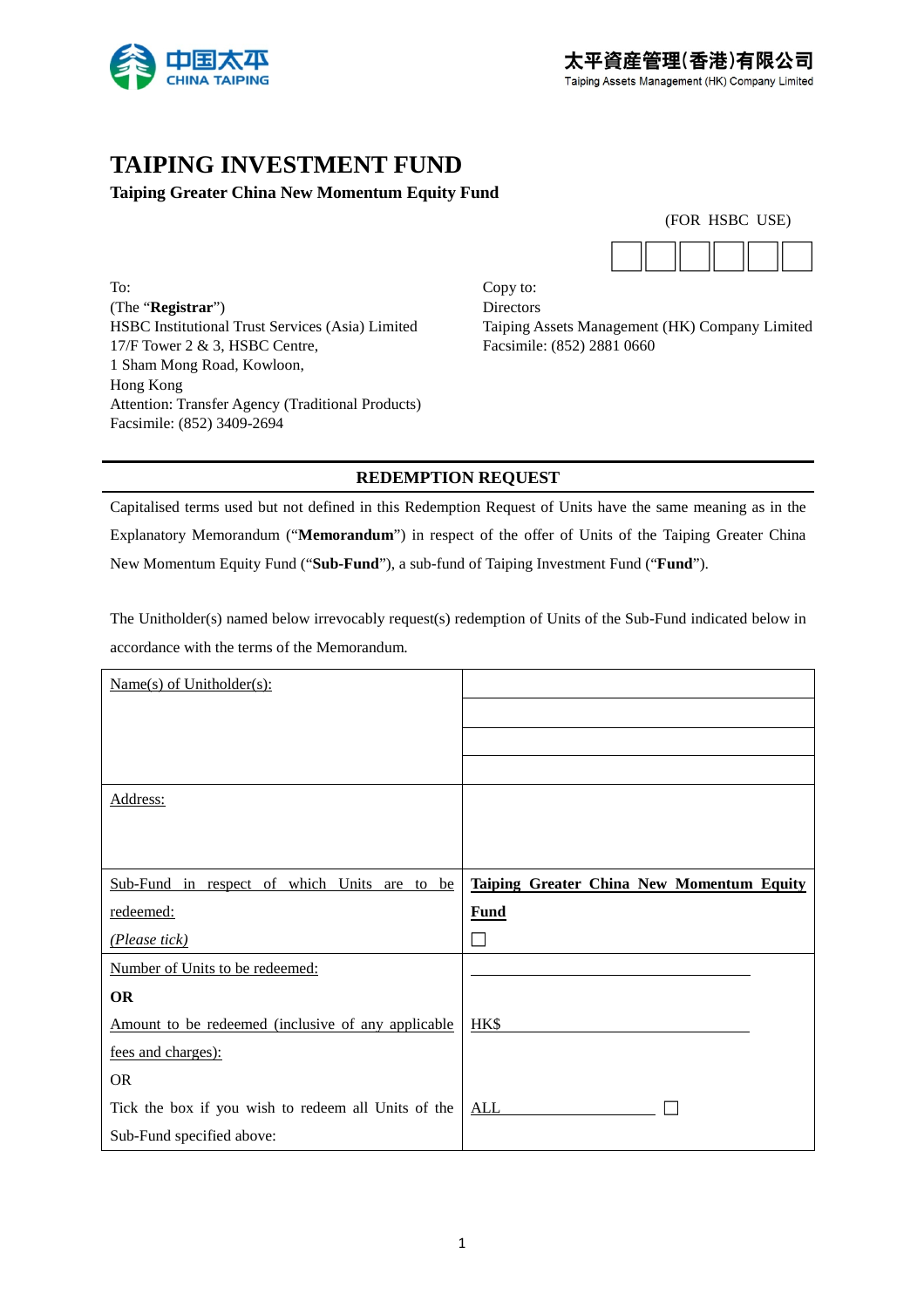

Taiping Assets Management (HK) Company Limited

*(NOTE: If no number or amount of Units of a Sub-Fund is specified for redemption as outlined above, this redemption request will be treated as a request to redeem all of the Unitholder's Units of the relevant Sub-Fund and if no Sub-Fund is specified above, then this request for redemption will be treated as a request to redeem all of the Unitholder's Units in the Fund.)* 

*Minimum Holding applies to each Sub-Fund. Please refer to the Memorandum for details.* 

#### **Payment Details:**

I/We request the redemption proceeds to be paid direct to the following account unless contrary instructions are given at the time of redemption, as the case may be.

| Name of Beneficiary Bank:           |  |
|-------------------------------------|--|
| Name of Beneficiary Bank Account*:  |  |
| Beneficiary Bank Account No.:       |  |
| Currency:                           |  |
| Swift Code (if applicable):         |  |
| <b>Beneficiary Bank Address:</b>    |  |
| Correspondent Bank Name and Branch: |  |

(\*The bank account name and number MUST correspond to an account in the name of the Unitholder.)

Please complete all information above to enable timely and accurate payment. In the case of incomplete information, we shall effect payment in our best endeavor. None of the Sub-Fund, the Manager, the Trustee, the Registrar or their agents or affiliates accept any responsibility for any loss or delay by incomplete / incorrect bank account details.

#### **Redemption Request Deadline**

Redemption requests must be received by the Trustee <u>no later than</u> 4.00 p.m. Hong Kong time on the relevant Dealing Day as at which the redemption is proposed to take effect ("**Dealing Deadline**").

Requests received after such Dealing Deadline will be held over and dealt with on the next following Dealing Day unless the Manager in its discretion determines otherwise.

If you send this request by facsimile, the original executed request must also be received by the Trustee at the above address. Neither the Trustee, the Registrar, the Fund, the Manager nor their duly appointed agents will be responsible to any Unitholder for any loss resulting from the non-receipt of any request or for any loss caused in respect of any action taken as a consequence of such redemption requests received by facsimile and believed in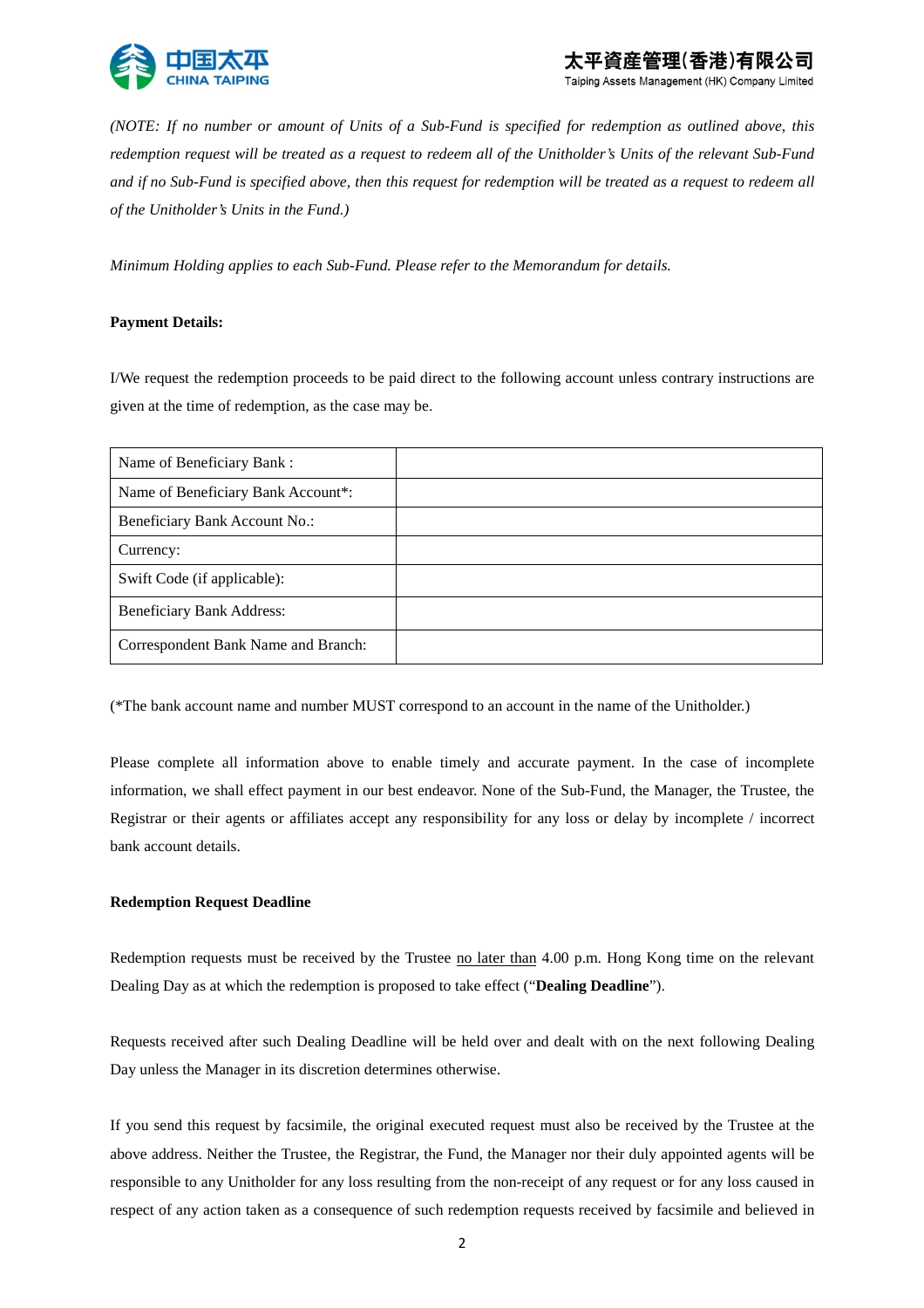

good faith to have originated from properly authorized persons.

#### **Payment of Redemption Proceeds**

Unless the Unitholder otherwise authorizes the use of redemption proceeds as set out below, redemption proceeds will be transferred to the bank account specified in the Unitholder's Application Form or as may have subsequently been notified to the Manager and the Trustee in writing. Such proceeds will not be transferred to any third party account.